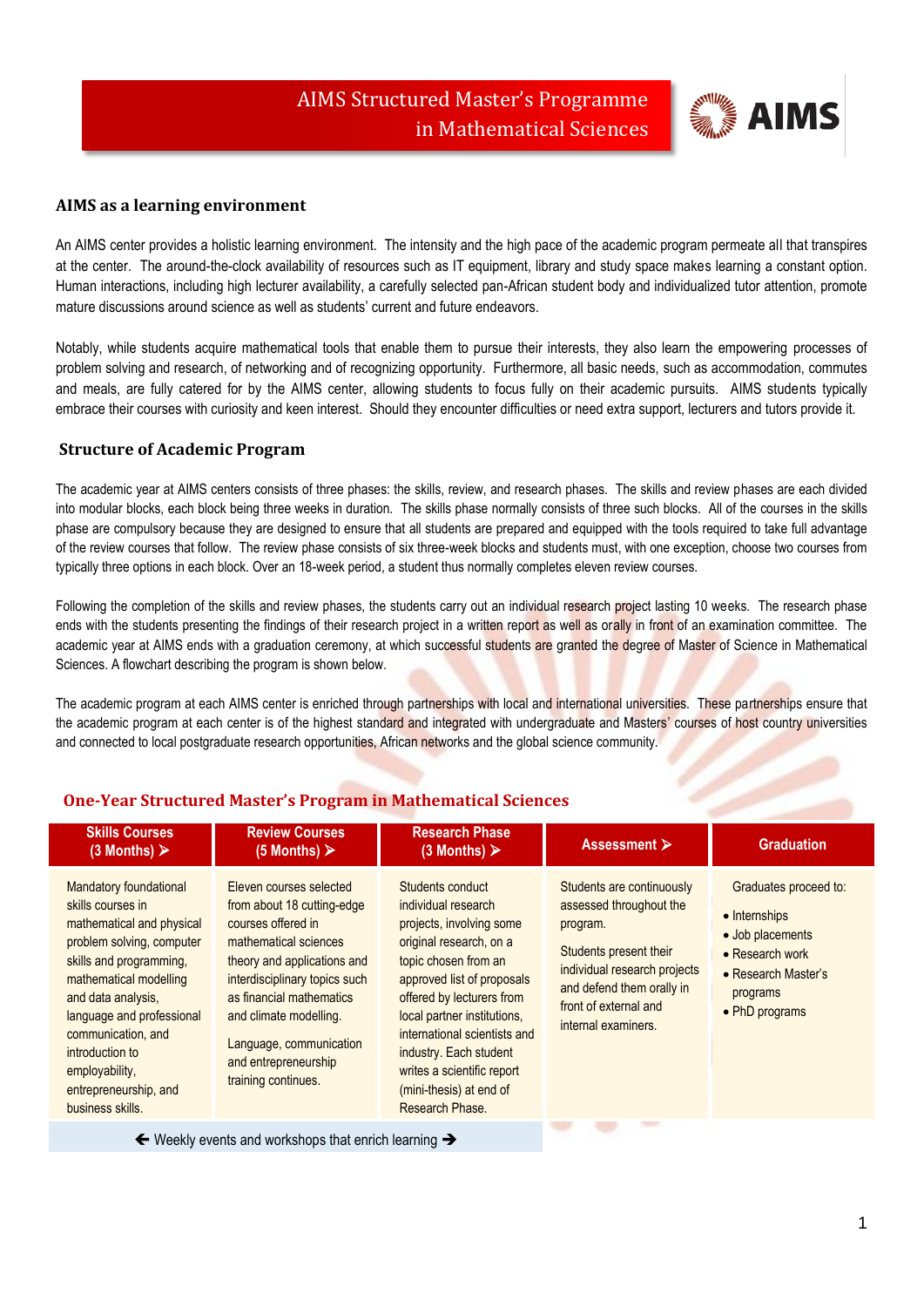

The AIMS teaching-learning model enables students to achieve the intended learning outcomes of the curriculum for the Master's programme. The context in which students learn at AIMS—the learning resources, the learning environment, the teaching team, and the student body—is unique. Combined, these factors promote both personal and academic development of AIMS students. The special features of the AIMS model can be described in four areas, as follows.

**A. Our students** Each year the Master's programme at every AIMS center attracts hundreds of applications from all over Africa. Only the best-prepared applicants are selected for the programme, resulting in classes of students who are highly accomplished and motivated to succeed and advance themselves. The student selection process considers academic merit, experience, gender, subject major, nationality and cultural background of each student, yielding a pan-African, multicultural student body. Students with strong interest in mathematics but with few opportunities to shine are also considered in the process. Each student accepted for the programme possesses, as a minimum, a four-year Bachelor's or corresponding degree in mathematics or any science or engineering subject with a substantial mathematics component.

> Bringing together a group of talented and highly-motivated students from all over Africa creates a very special environment. This educational situation spurs students to discuss and think about African development and various ways that they, as independent thinkers and mathematicians, can contribute to solving societal problems, expanding scientific knowledge and scientifically sound development across the continent. Students become part a growing dynamic network and, after graduation, a vibrant alumni community.

**B. Our lecturers** All AIMS centers engage volunteer lecturers, selected from a pool of leading local and international scientists, recognized for their teaching abilities, to teach three-week courses. Every year, approximately 25 lecturers generously make themselves available to teach at each AIMS center, providing students with cutting-edge knowledge in their own respective field of specialization. As lecturers are not constrained by a fixed curriculum they are free to tailor their courses to maximize benefits to students. Each three-week course therefore is unique.

> Furthermore, many lecturers seek to return to AIMS because they enjoy the special teaching environment and the enthusiasm of the students. The lecturers teach a wide range of mathematical and physics subjects and applications, many of them involving scientific computing using open-source software. Students thus encounter a range of topics, which enables them to make informed choices as to their future career direction.

> The AIMS network has accumulated a database of several hundred lecturers from the global scientific community who have volunteered to teach at AIMS. Access though lecturers to the larger scientific community has helped many AIMS graduates in their careers, leading to post-graduate and research opportunities.

> AIMS encourages lecturers from overseas to co-lecture, either by bringing a junior colleague or collaborator, or by partnering with a lecturer from an institution close to the AIMS center. Co-lecturing increases student-lecturer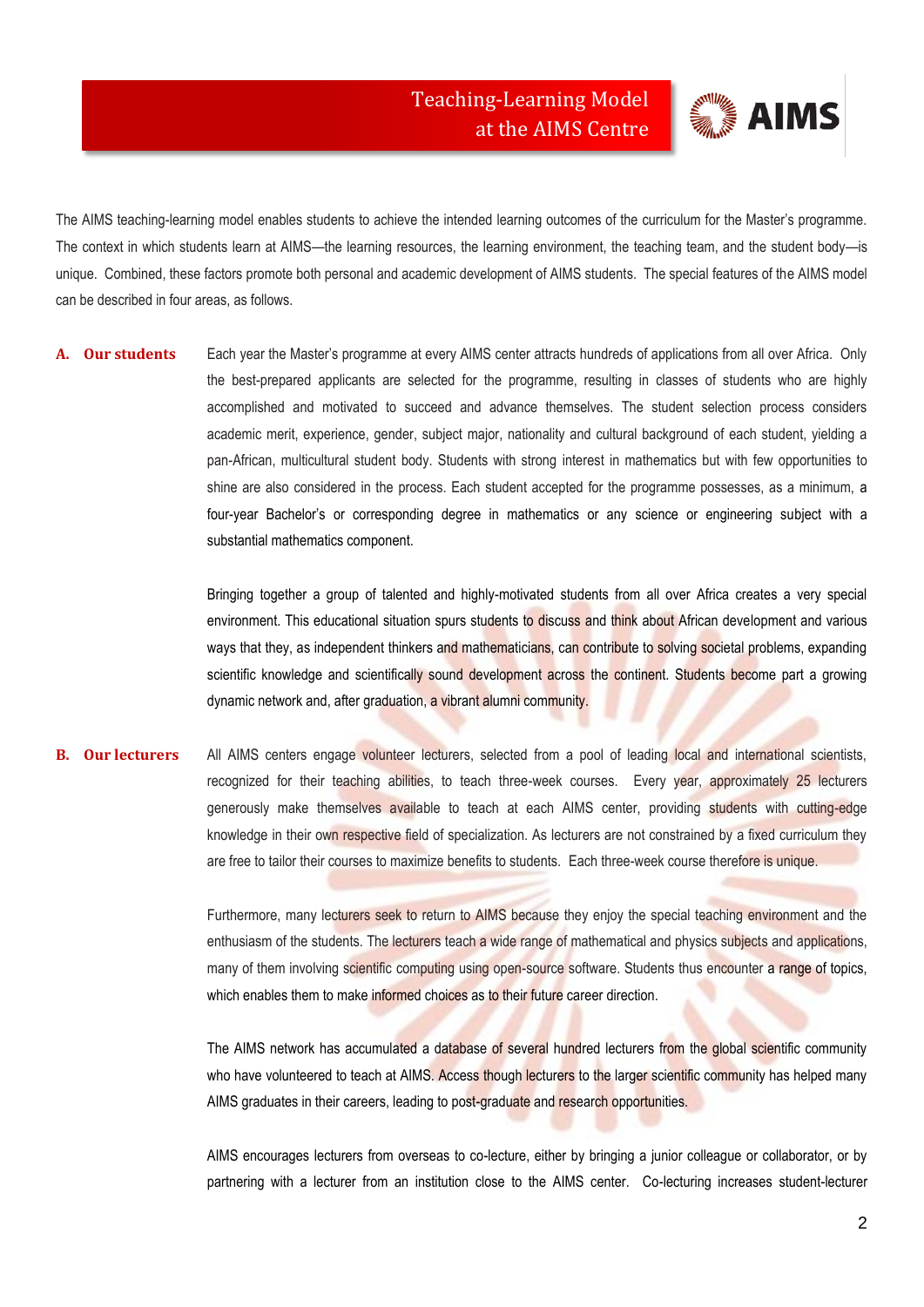#### **Teaching-Learning Model at AIMS Centre***, continued*

#### **C. Our teaching and learning environment**

The teaching methodology is learner-centered. Classes at AIMS, in comparison with most formal lecture courses, are highly interactive and time is allocated for class discussions. In this way, AIMS provides a climate of inquiry and encourages collaboration. AIMS teaching philosophy is to promote critical and creative thinking, to experience the excitement of learning from true understanding, and to avoid rote learning directed only towards assessment.

Lecturers help and encourage students to develop their own ideas, both during and outside formal class times, and inspire them to absorb and test new ideas instead of presenting them with the finished product. The challenge for the lecturers is to create a sense of enquiry in all students who come from very diverse backgrounds. Each student should develop, and succeed, from their own particular starting point. AIMS considers the journey undertaken to reach a conclusion to be as important as the conclusion itself.

Resident tutors/teaching assistants help lecturers in their teaching and give students continuous support, responding to their personal needs, throughout the year. Teaching assistants attend the lecture courses, arrange tutorials if need arises, assist with the marking of assignments, provide assistance to foreign language speakers, and assist the students with computing and research project writing. During the evenings, the tutors also provide guidance to students with completing their assignments.

In-house resources at each center include academic directors who develop the program and coordinate and oversee its implementation. They also monitor continuously the progress of each student to ensure that anyone who needs extra support receives it promptly. A center also has dedicated language teachers who teach students English and French as needed and also teach communication skills throughout the year. Each centers also has an IT-manager who supports students in the IT-lab.

The small student groups and the residential nature of the AIMS environment are conducive to a high degree of human interaction. This arrangement allows far greater contact time between lecturers and students than is possible in a typical university setting. The arrangement maximizes the students' contact with lecturers and tutors; provides constant access to high-quality computers, internet, and library resources; and fosters a strong community within which students develop strong personal and professional networks, gain confidence in their academic abilities, and develop a better understanding of development problems faced by African countries and the need to solve them.

In addition to the courses taught, the learning is continually enriched with programming that conveys noncompulsory technical or career-preparatory skills, science-culture knowledge, visits to local industries. These components of the program serve to inspire, capacitate and contribute to a culture of motivation and openness to opportunity.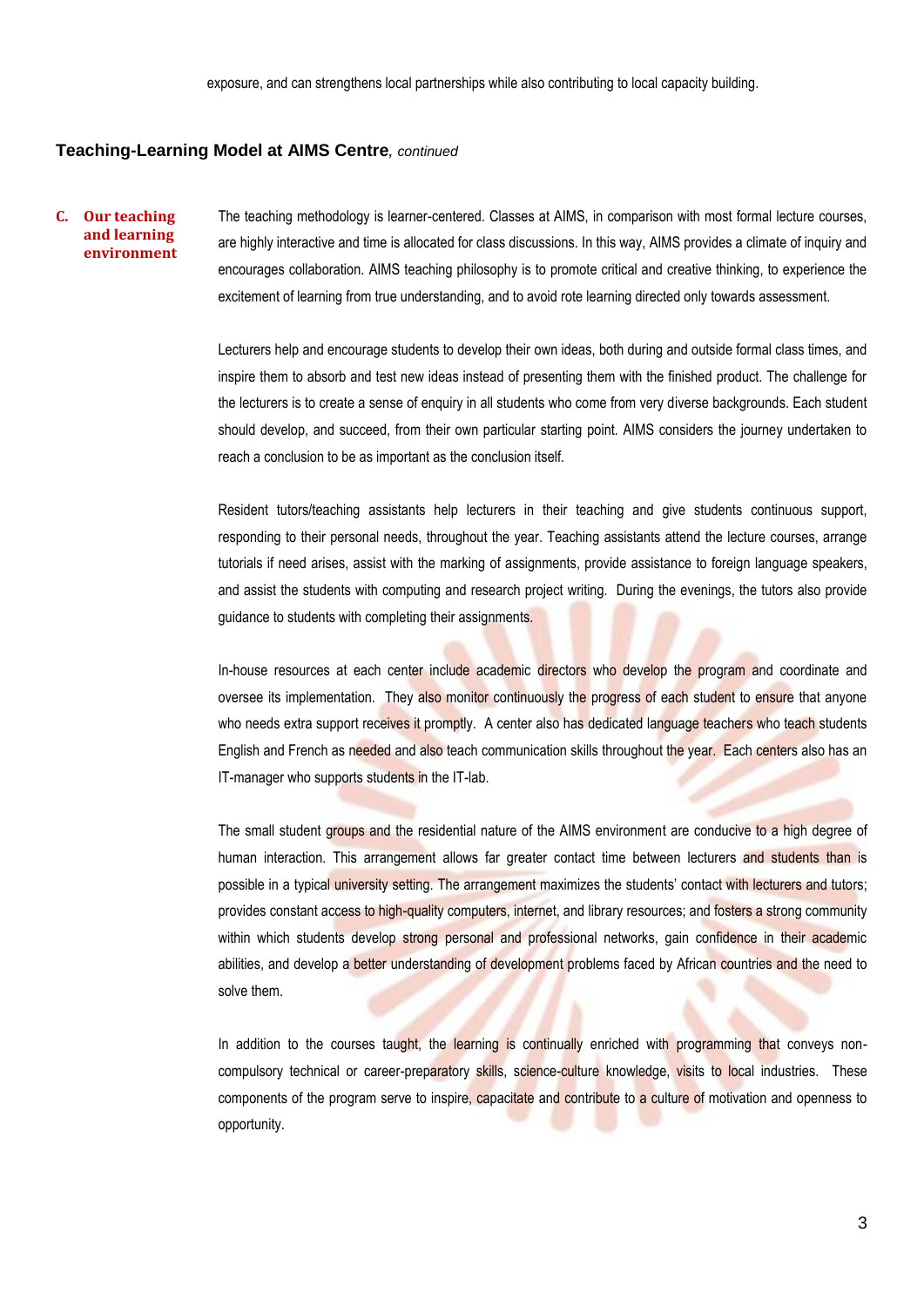# **Teaching-Learning Model at AIMS Centre***, continued*

**D. The curriculum** The AIMS curriculum is designed to foster well-rounded scientists. Students typically come to AIMS well trained. The courses at AIMS not only add to students' knowledge but also demonstrate how to apply their scientific abilities to a variety of problems. For many students, the courses at AIMS have an unlocking effect, the knowledge gained during many years of prior training suddenly becomes useful. Each year, the staff at AIMS centers, supported by their respective academic advisory committees, develop the course program. Topics that are relevant to national and regional needs are considered when designing the course program.

> The courses illustrate how mathematical theory can be applied to solve problems and thus to address some of the African continent's most pressing development challenges. On the whole, the learning activities at AIMS are designed to develop the skills young scientists need to become the researchers, innovators, and problem-solvers of tomorrow engaged in private and public sectors, academia, business and civil society in Africa and globally. The curriculum required for earning the one-year structured Master's degree in mathematical sciences runs over three phases as described below.

# **SKILLS PHASE**  (9-10 WEEKS)

# (18 WEEKS)

Skills courses are designed to:

- **provide introductory and foundational** material to the students in preparation for the rest of the year;
- **-** train students in mathematical and physical problem solving using a wide range of mathematical and computing methods;
- **Provide a working knowledge of** mathematics, physics and selected topics;
- **provide training in mathematical modelling** and data analysis;
- **Provide training in language and** professional communication (scientific writing in English and when appropriate French); and
- **·** introduce students to career development activities such as skills for employment and entrepreneurship.

All skills courses are compulsory and structured to achieve pre-defined outcomes, with limited flexibility in their content.

The review phase encompasses six three-week blocks. Students are required to complete two

**REVIEW PHASE** 

out of typically three course options offered in each block. Each student thus completes a total of 12 review courses.

The review phase offers variety and flexibility and thus is rather different from the skills phase. The review courses include a wide range of fundamental and applied subjects and are flexibly designed. The courses offered in each block will be balanced with respect to focus on mathematics, physics, interdisciplinary and applied content.

Topics may, for example, include computational algebra, mathematical biology, and quantum theory. The review courses have career-preparatory content as applicable.

# **RESEARCH PHASE**  (12 WEEKS INCLUDING EXAMS)

Students work for 10 weeks on a research project, which is proposed and supervised by a local lecturer, possibly jointly with an international scientist. Each student then prepares a scientific report (mini-thesis) summarizing the project findings and presents them orally in front of an examination committee at the end of the academic year. Students are not expected to do original work to achieve a passing grade. However, to receive the grade of *Pass with Distinction*, the research project should qualify as the basis of a Research Master's thesis. For example, it could be publishable in a scientific journal, or form an outstanding introduction to the field that could be used by other students entering the area. During the research phase, targeted communication skills and computing classes may continue, at the lecturers' and tutors' discretion.

The purpose of the research project is:

- $\blacksquare$  to give students the opportunity to work with an expert supervisor on a research project;
- to go through the process of independently reviewing, understanding and explaining scientific or mathematical material;
- to optionally do experiments using a computer or otherwise — and report the results; and
- to write a scientific report.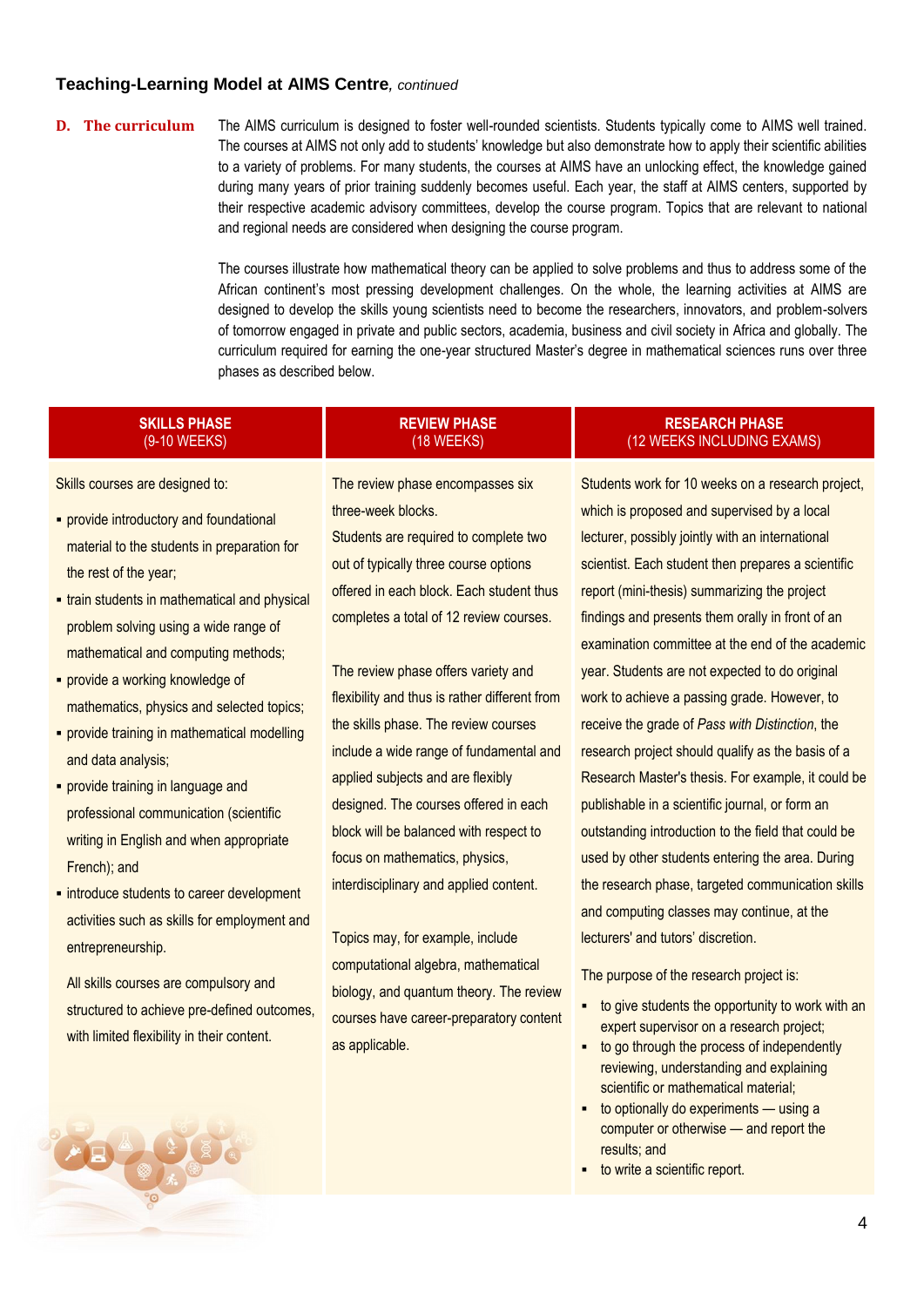# **Teaching-Learning Model at AIMS Centre***, continued*

- **E. Assessment** The academic assessment of students for the AIMS Structured Master in Mathematical Sciences is completed in three ways:
	- (i) Continuous assessment through written assignments, tutorial sessions, short tests and presentations requested by the lecturers;
	- (ii) A written report of a research project that the student is required to present orally to a panel of examiners, including the local AIMS center director, academic director, the project supervisor, a teaching assistant and external examiners.
	- (iii) Integrated assessment a portfolio for each student is compiled, containing the grades achieved for each of the courses attended as well as observations on their presentations, all their assignments, completed exercises and their final research project.

In the following section, the overall expectations and intended learning outcomes of the curriculum are summarized.

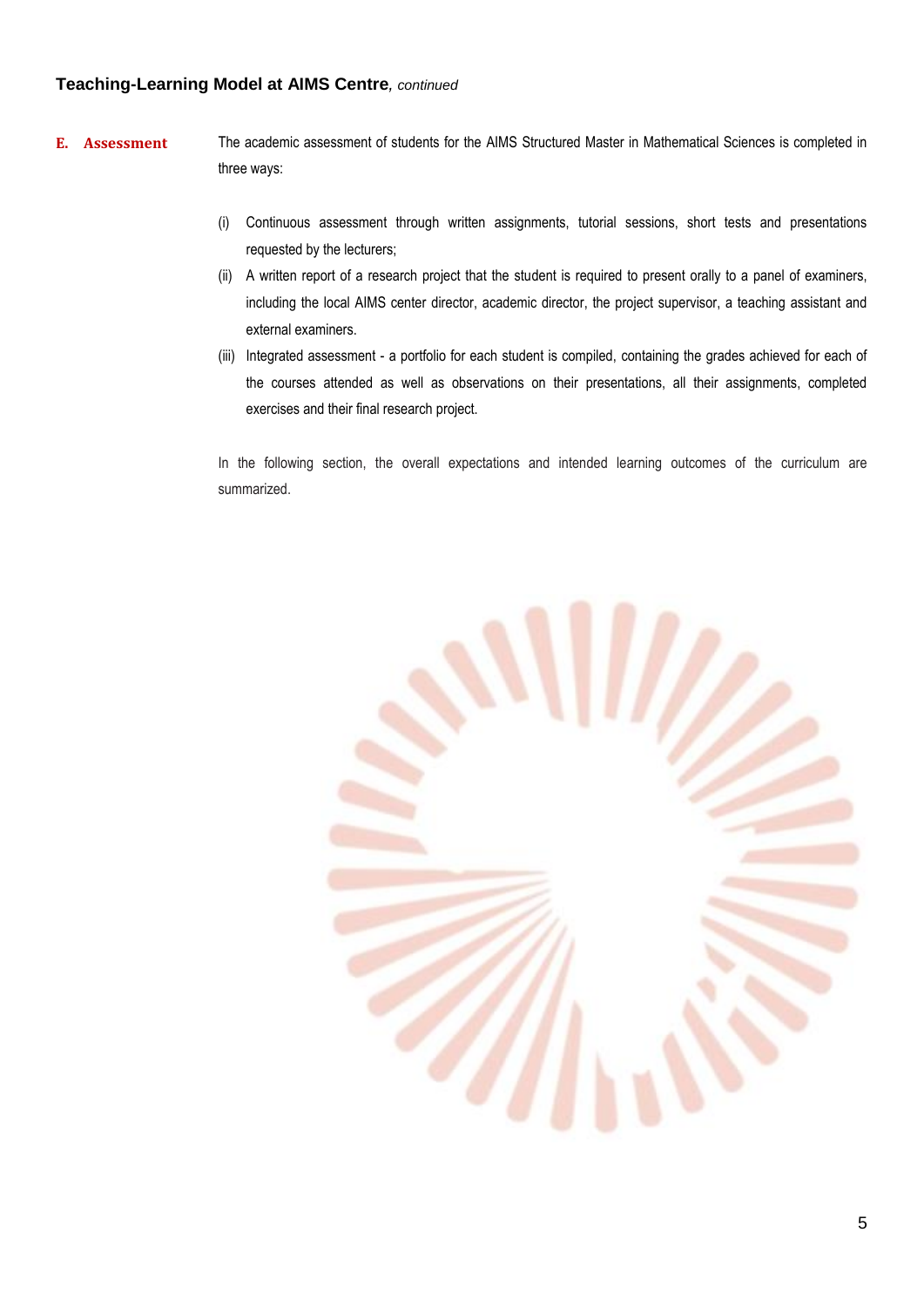# Overall Expectations and Intended Learning Outcomes of the AIMS Curriculum



By the end of the One-Year Structured Master's Programme in Mathematical Sciences, students should be able to:

# **A. Reasoning and Research Skills**

- 1. Apply theory to the problem under scrutiny using intuition regarding the physical laws of nature and through computer work.
- 2. Demonstrate the skills of a well-rounded scientist, capable of thinking critically and creatively, solving problems, and being innovative in finding new ways and approaches to solving problems.
- 3. Demonstrate that they can apply the necessary tools for continued research in the mathematical sciences as well as for decision making and policy analysis.
- 4. Perform the steps of the research process including conducting literature reviews, searching for relevant information, and following ethical norms in research and writing.

## **B. Pure and Applied Mathematics**

- 5. Demonstrate a comprehensive and focussed knowledge and understanding in one or more specialisations in the mathematical sciences.
- 6. Describe and explain the scope and limitations of scientific measurement and data, together with relevant notions of error, dispersion and reliability.
- 7. Perform problem formulation, estimation, prioritization, and generally applicable mathematical and computing methods, and to write clear and concise scientific reports.
- 8. Apply mathematical techniques to solve real-world problems using, for example, differential equations, mathematical statistics, probability, or mathematical modeling.
- 9. Apply simple ideas and models to complex problems as first approximations.
- 10. Use mathematical modelling as a tool to solve problems in the natural sciences (such as physics and biology), engineering disciplines (such as computer science) and social sciences (such as finance and economics).
- 11. Appreciate the indivisibility of knowledge in the modern mathematical sciences and its embodiment in interdisciplinary work.
- 12. Explain the nature and use of analytical, numerical, physical (scale) and statistical models in science.
- 13. Assemble mathematical models of selected natural systems, evaluate those models by comparison with data, and explore the behaviour of those systems using the model.
- 14. Apply probability theory and statistical inference to a variety of situations.

## **C. Computer Technology**

- 15. Use appropriate software packages such as visualization software or statistical packages, to solve problems, test conjectures, or visualize concepts.
- 16. Analyze a problem, and identify and define the computing requirements appropriate to its solution.